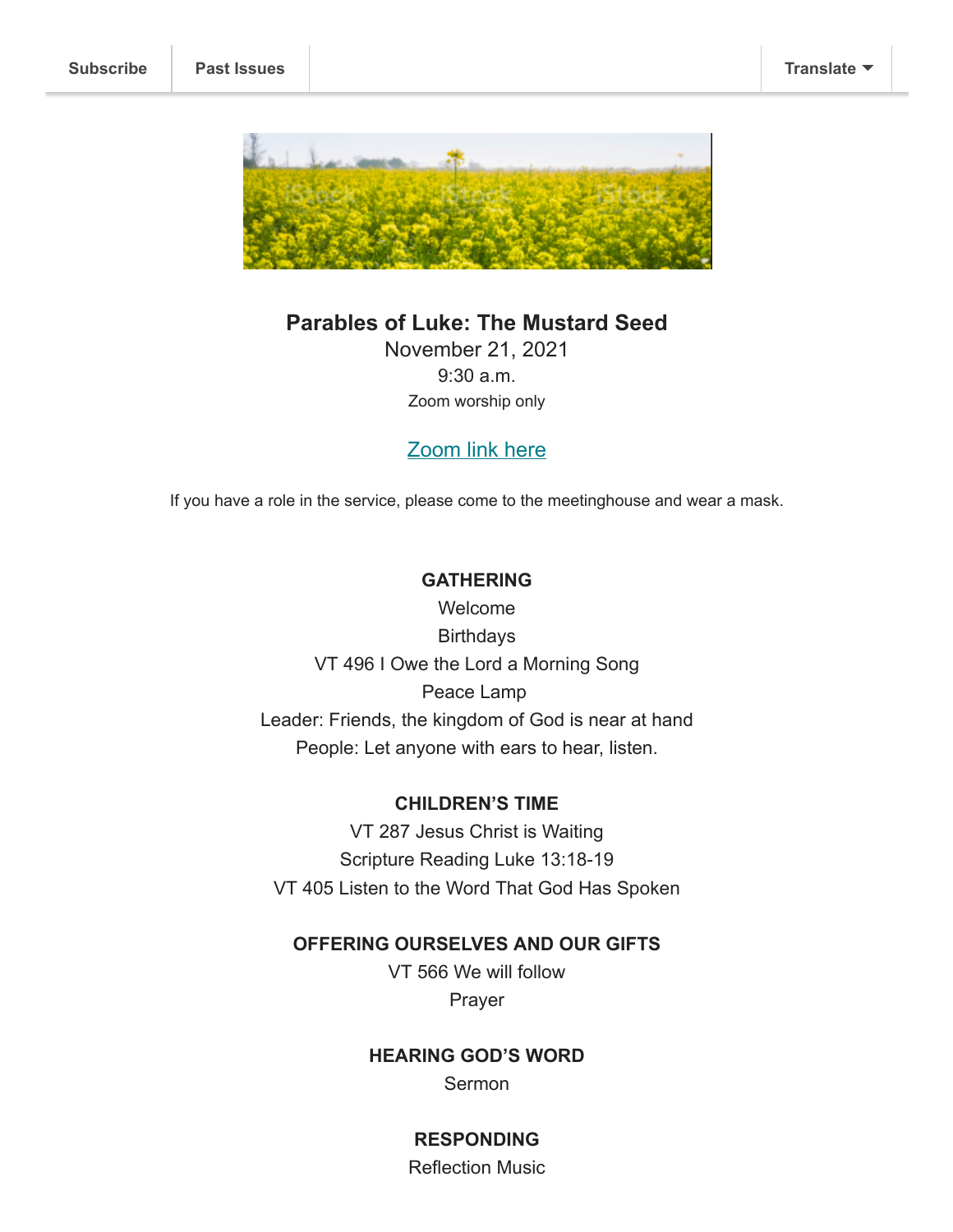#### **SENDING**

Welcoming Visitors and Announcements VT 542 Christ Calls to Me **Benediction** ----------------

Worship Participants: Worship Leader: Jep Hostetler; Peace Lamp: Norm Kauffman; Song Leader: Becky Snider; Children's Time: Lora Nafziger; Scripture: Merritt Gardner; Sermon: Stephen Lowe; Reflection Music: Leo Herber, Ana Yoder Coulter, Pastoral Prayer: Anna Yoder Schlabach; Tech hosts: Marshall King, Jeff Martin.

# **A space for an interactive response to the morning hosted by Karl Shelly on Zoom:**

People can respond to these questions:

\* What thoughts, questions, and responses do you have to any part of the morning's worship?

\* How does what you heard connect with your life, the life of our community, or the wider world?

Meets in the north parking lot

#### **Children will have Sunday school after the service IN PERSON.**

# **Below is a list of locations for the children's classes which are also posted around the meetinghouse.**

Toddlers age 2: Beside the Dumpster (inclement weather in Johns classroom in the hallway across from the old bathrooms )

PreK age 3&4: Playground under the awning (inclement weather in the gathering space alcove)

Children in Worship (K): Indoors room 5

Children in Worship (Grade 1&2): Indoors room 4

Grade 3: Playground next to the play structure (inclement weather room 2b)

Grade 4 & 5: Playground next to swing set (inclement weather room 1)

JrYouth (Grades 6-8): Grassy area across the street (inclement weather room 3)

MYF: In front of the building (inclement weather multipurpose north)